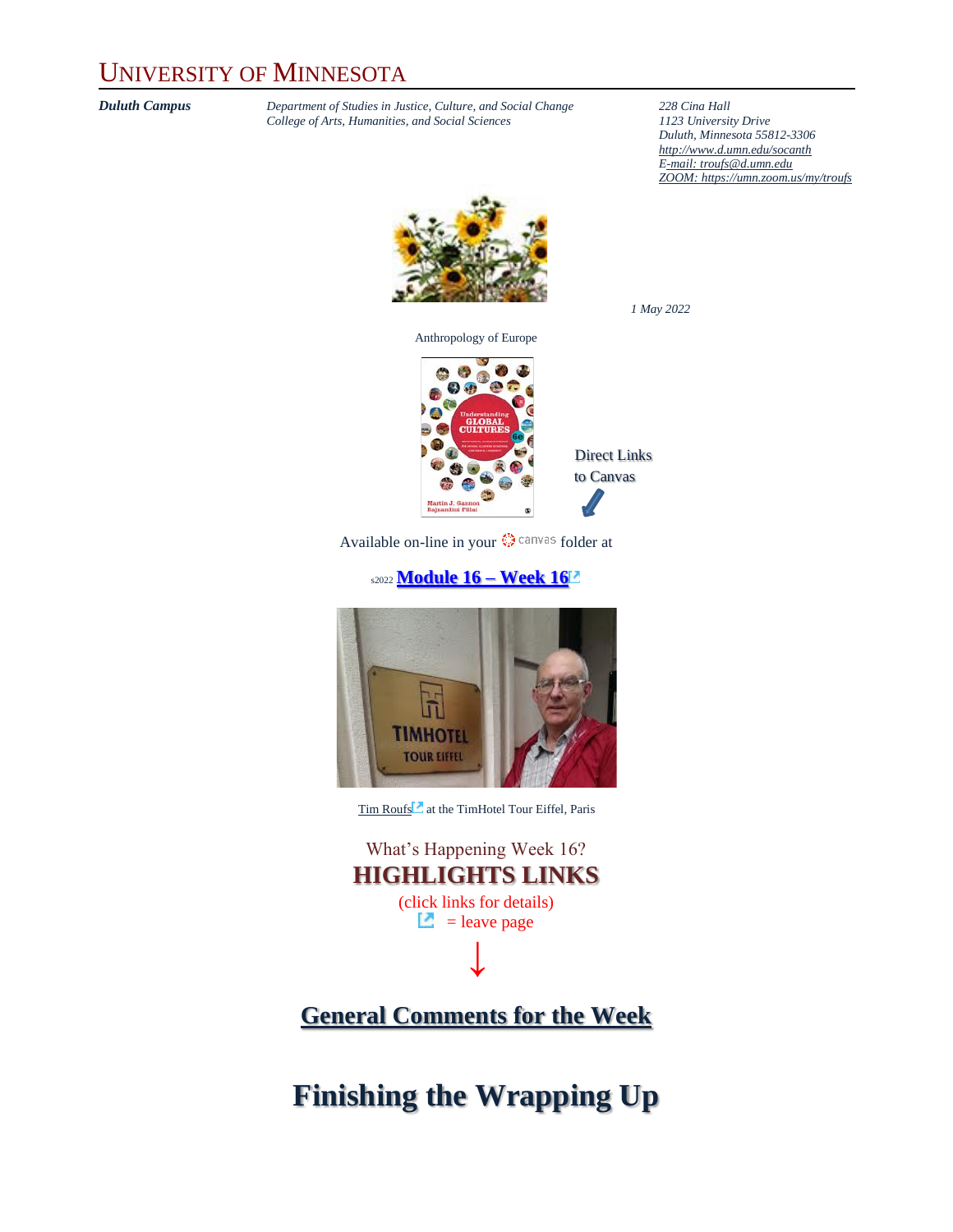

**This week we finish the wrapping up of the course proper with the Final Exam.** 

**Don't forget the live chat at 7:00 p.m. this Tuesday, which should be handy for you to ask questions about the Final Exam. But if that time is not convenient, e-mail. . . .**

**Study Questions for the Final Exam are available on-line at [<https://canvas.umn.edu/courses/282731/discussion\\_topics/1356250?module\\_item\\_id=6598084>](https://canvas.umn.edu/courses/282731/discussion_topics/1356250?module_item_id=6598084)** s2022.

> **IN THE NEWS . . .** Media Bias Chart<sup>2</sup>

#### **[LIVE CHAT: OPEN FORUM / OFFICE HOURS](#page-3-1)**

[Contact Information](http://www.d.umn.edu/cla/faculty/troufs/anth1602/pcoffice.html#title)<sup>12</sup>

Tuesday, 7:00-8:00 CDT, or e-mail [troufs@d.umn.edu](mailto:troufs@d.umn.edu)

#### **THIS WEEK'S VIDEO EXPLORATIONS**

**Real People . . . Real Places . . .** [Videos for the Semester](https://www.d.umn.edu/cla/faculty/troufs/anth3635/cevideo_schedule.html#title)

#### **THIS WEEK'S SLIDES**

[Class Slides for the Semester](https://www.d.umn.edu/cla/faculty/troufs/anth3635/ceslides.html#title)

#### **READINGS FOR THE WEEK**

[Readings for the Semester](https://www.d.umn.edu/cla/faculty/troufs/anth3635/ceread-s.html#title)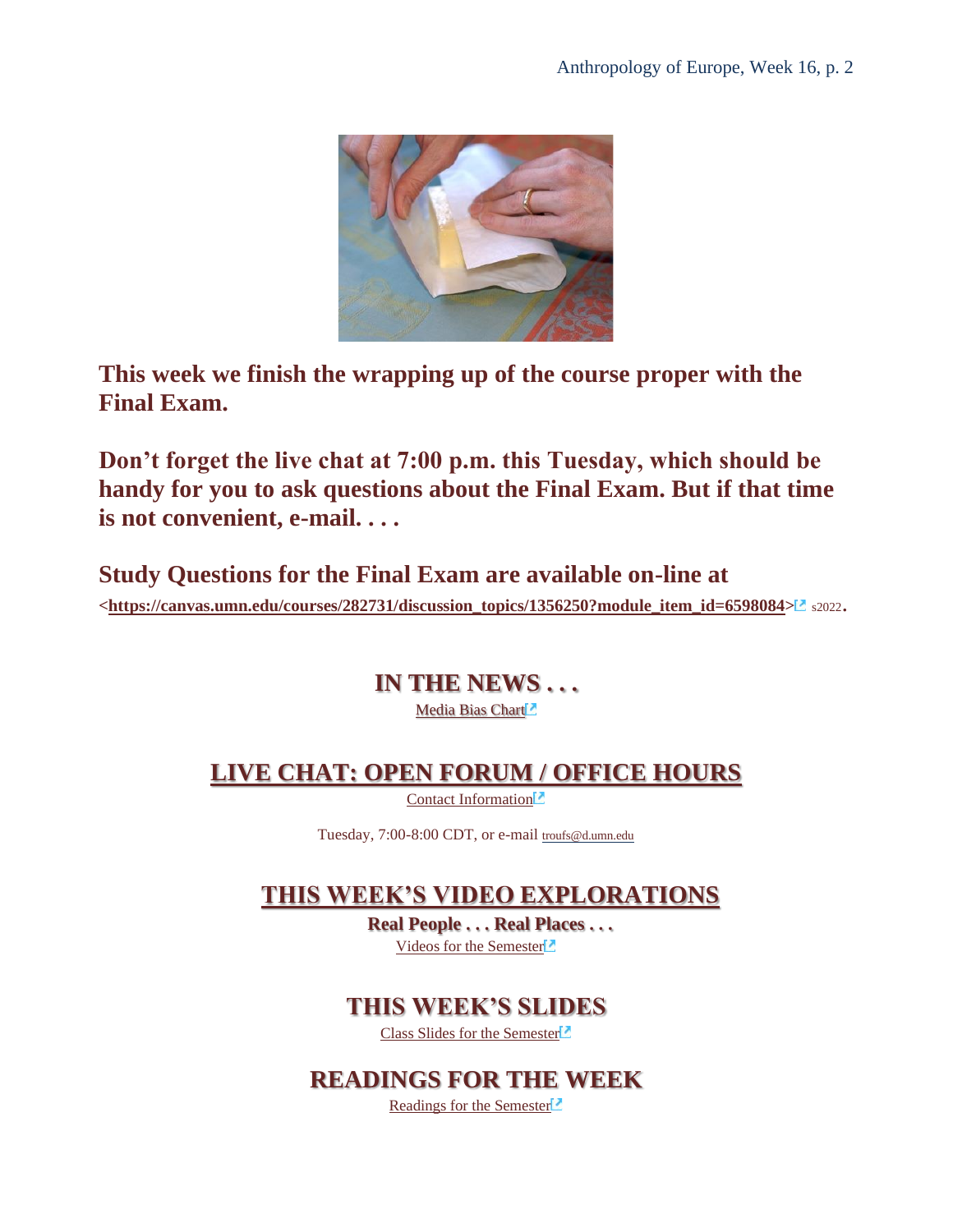#### **OTHER ASSIGNMENT INFORMATION**

[Main Due Dates](https://www.d.umn.edu/cla/faculty/troufs/anth3635/cedue-dates.html#title)

REM: **Course Survey** (from IT)

#### **FINAL EXAM . . .**

[General Final Exam Information](https://www.d.umn.edu/cla/faculty/troufs/anth3635/ceexams_final.html#title)

**[AE Review for the Final Exam](https://canvas.umn.edu/courses/282731/modules/items/6598119)** [s2022](https://canvas.umn.edu/courses/282731/modules/items/6598119)

[click **↑** here]

**[AE Final Exam Question DROPBOX and STUDY QUESTIONS](https://canvas.umn.edu/courses/282731/modules/items/7146875)** [s2022](https://canvas.umn.edu/courses/282731/modules/items/7146875)

[click **↑** here]

**Study Suggestions** 

#### **PROJECT INFORMATION . . .**

[Basic Project Information](https://www.d.umn.edu/cla/faculty/troufs/anth3635/ceproject.html#title)<sup>[2]</sup> [Main Due Dates](https://www.d.umn.edu/cla/faculty/troufs/anth3635/cedue-dates.html#title)<sup>1</sup>

#### **DUE: [DISCUSSION WEEK 16](#page-6-0) . . .**

**DUE: My Favorite Understanding Global Cultures . . . And My Least Favorite. . . .**

**(optional) FOR FUN TRIVIA . . .**

**OTHER** (optional) **. . .**

**(optional) AE Study Abroad? Explore the World? Do it. . . .**

**[Questions? Comments?](#page-7-0)**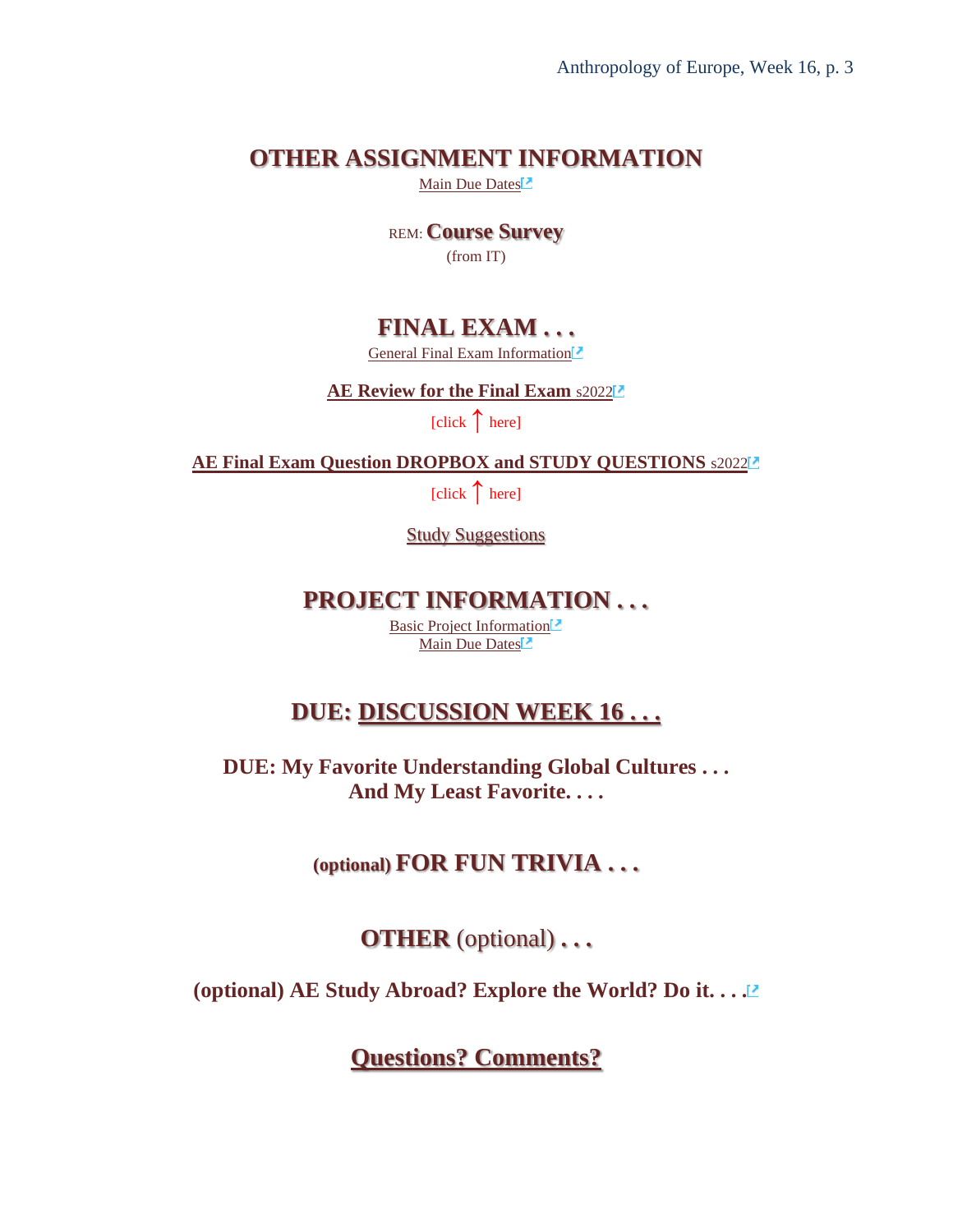### <span id="page-3-0"></span>**General Comments for the Week**

### **Finishing the Wrapping Up**



**This week we finish the wrapping up of the course proper with the Final Exam.** 

**Don't forget the live chat at 7:00 p.m. this Tuesday, which should be handy for you to ask questions about the Final Exam. But if that time is not convenient, e-mail. . . .**

<span id="page-3-1"></span>**Study Questions for the Final Exam are available on-line at [<https://canvas.umn.edu/courses/282731/discussion\\_topics/1356250?module\\_item\\_id=6598084>](https://canvas.umn.edu/courses/282731/discussion_topics/1356250?module_item_id=6598084)** s2022.

### **LIVE CHAT: OFFICE HOURS**

[Contact Information](http://www.d.umn.edu/cla/faculty/troufs/anth1602/pcoffice.html#title)<sup>2</sup>

Tuesday @ 7:00-8:00 p.m. (CDT) **["ZOOM"](https://umn.zoom.us/my/troufs)** [click **↑** here] or e-mail anytime: <mailto:troufs@d.umn.edu>

[click **↑** here]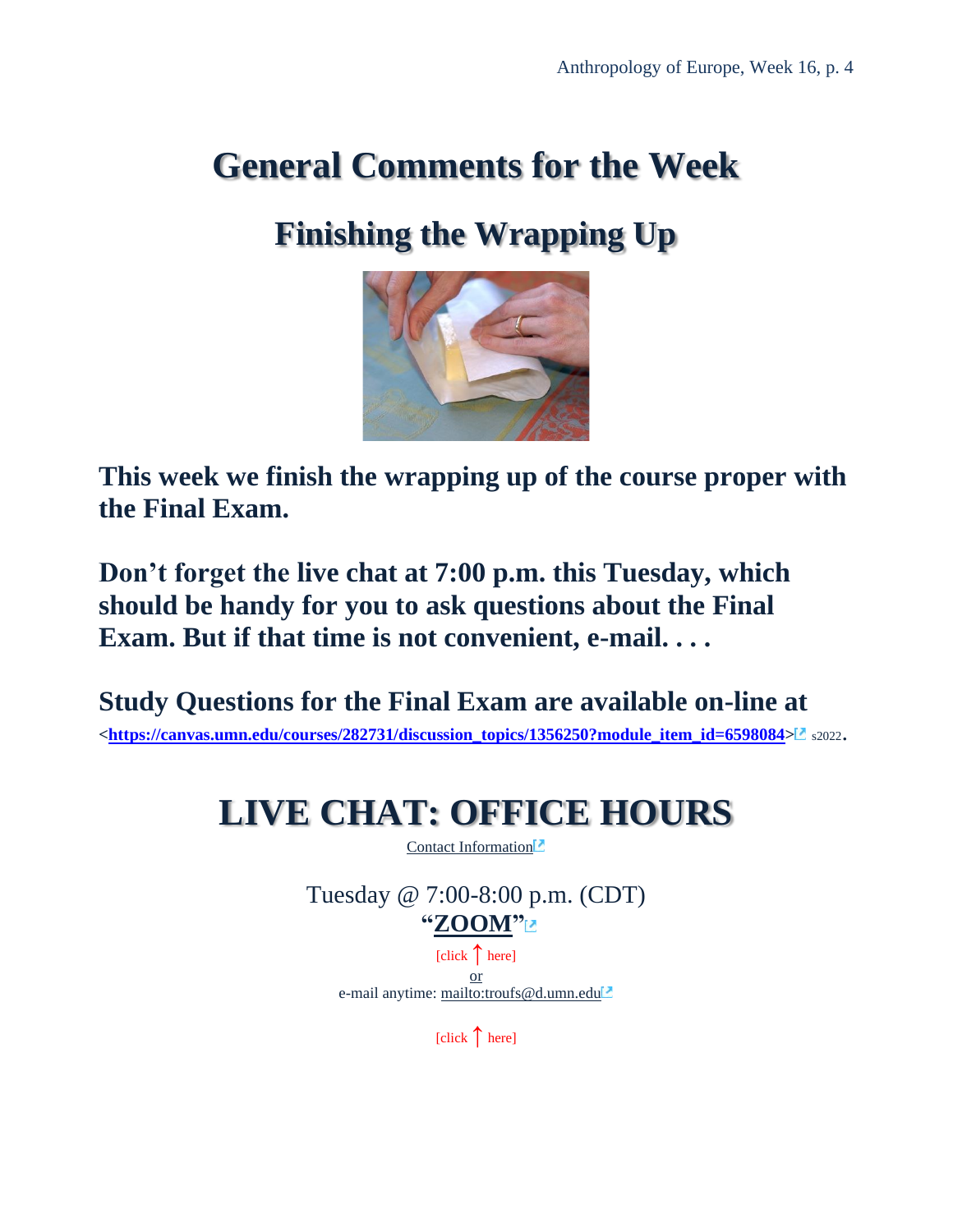

Live Chat is optional.

## **VIDEO EXPLORATIONS**

**Real People . . . Real Places . . .** [Videos for the Semester](https://www.d.umn.edu/cla/faculty/troufs/anth3635/cevideo_schedule.html#title)

#### **Your re-flections on your re-view,** *Kypseli* **Paper II, were Due Saturday, 30 April 2022.**

### *Kypseli: Women and Men apart, a Divided Reality*

(41 min., 1973 / 2006, UM DULUTH Martin Library DVD DF951.K97 K97 2006)

UMD [Online access](https://primo.lib.umn.edu/permalink/f/4tjq2e/UMN_ALMA51789626430001701)

View Online: [Alexander Street Press Streaming Videos](https://na01.alma.exlibrisgroup.com/view/action/uresolver.do?operation=resolveService&package_service_id=2264750958240001701&institutionId=1701&customerId=1700)

**[click ↑ here]**

[viewing guide](https://www.d.umn.edu/cla/faculty/troufs/anth1604/video/Kypseli.html#title)

[discussion guide](https://www.d.umn.edu/cla/faculty/troufs/anth1604/video/Kypseli_discussion.html#title)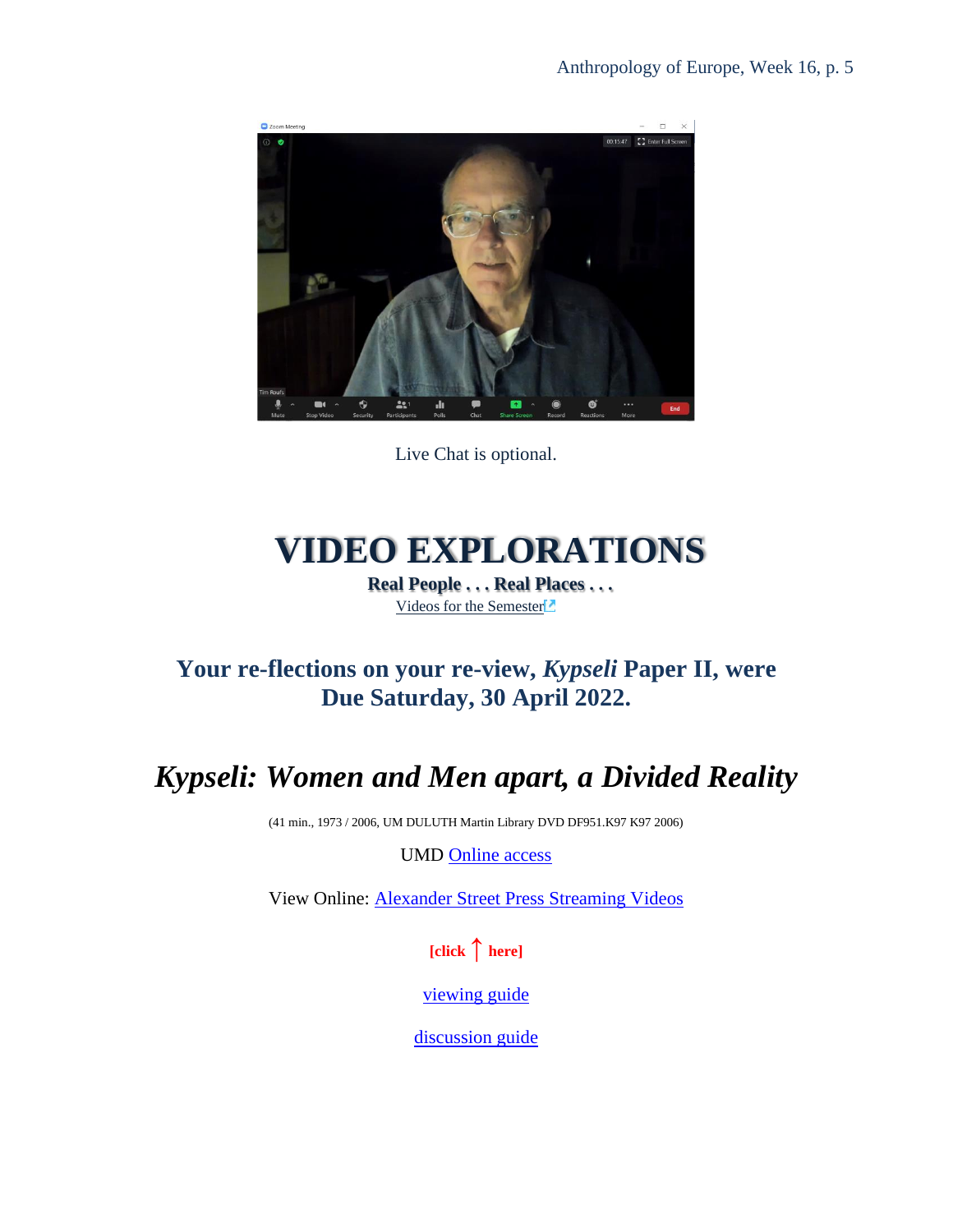# **THIS WEEK'S SLIDES**

[Class Slides for the Semester](https://www.d.umn.edu/cla/faculty/troufs/anth3635/ceslides.html#title)<sup>12</sup>

### **READINGS FOR THE WEEK**

[Readings for the Semester](https://www.d.umn.edu/cla/faculty/troufs/anth3635/ceread-s.html#title) [Textbook Information](https://www.d.umn.edu/cla/faculty/troufs/anth3635/cetexts.html#title)<sup>1</sup>

### **OTHER ASSIGNMENT INFORMATION**

[Main Due Dates](https://www.d.umn.edu/cla/faculty/troufs/anth3635/cedue-dates.html#title)<sup>1</sup>

### **FINAL EXAM . . .**

[General Final Exam Information](https://www.d.umn.edu/cla/faculty/troufs/anth3635/ceexams_final.html#title)<sup>[2]</sup>

**[AE Review for the Final Exam](https://canvas.umn.edu/courses/282731/modules/items/6598119) [s2022](https://canvas.umn.edu/courses/282731/modules/items/6598119)22** 

[click **↑** here]

**[AE Final Exam Question DROPBOX and STUDY QUESTIONS](https://canvas.umn.edu/courses/282731/modules/items/7146875)** \$2022<sup>2</sup>

[click **↑** here]

**[Final Exam General Information](https://www.d.umn.edu/cla/faculty/troufs/anth3635/ceexams_final.html#title)**

s2022s **Review ["Announcements"](https://canvas.umn.edu/courses/282731/announcements) memos in your Canvas folder**

List of **[Readings](https://www.d.umn.edu/cla/faculty/troufs/anth3635/ceread-s.html#title)<sup>12</sup>** for the Semester

List of **[Videos](https://www.d.umn.edu/cla/faculty/troufs/anth3635/cevideo_schedule.html#title) for the Semester** 

List of **[Slides](https://www.d.umn.edu/cla/faculty/troufs/anth3635/ceslides.html#title)<sup>12</sup>** for the Semester

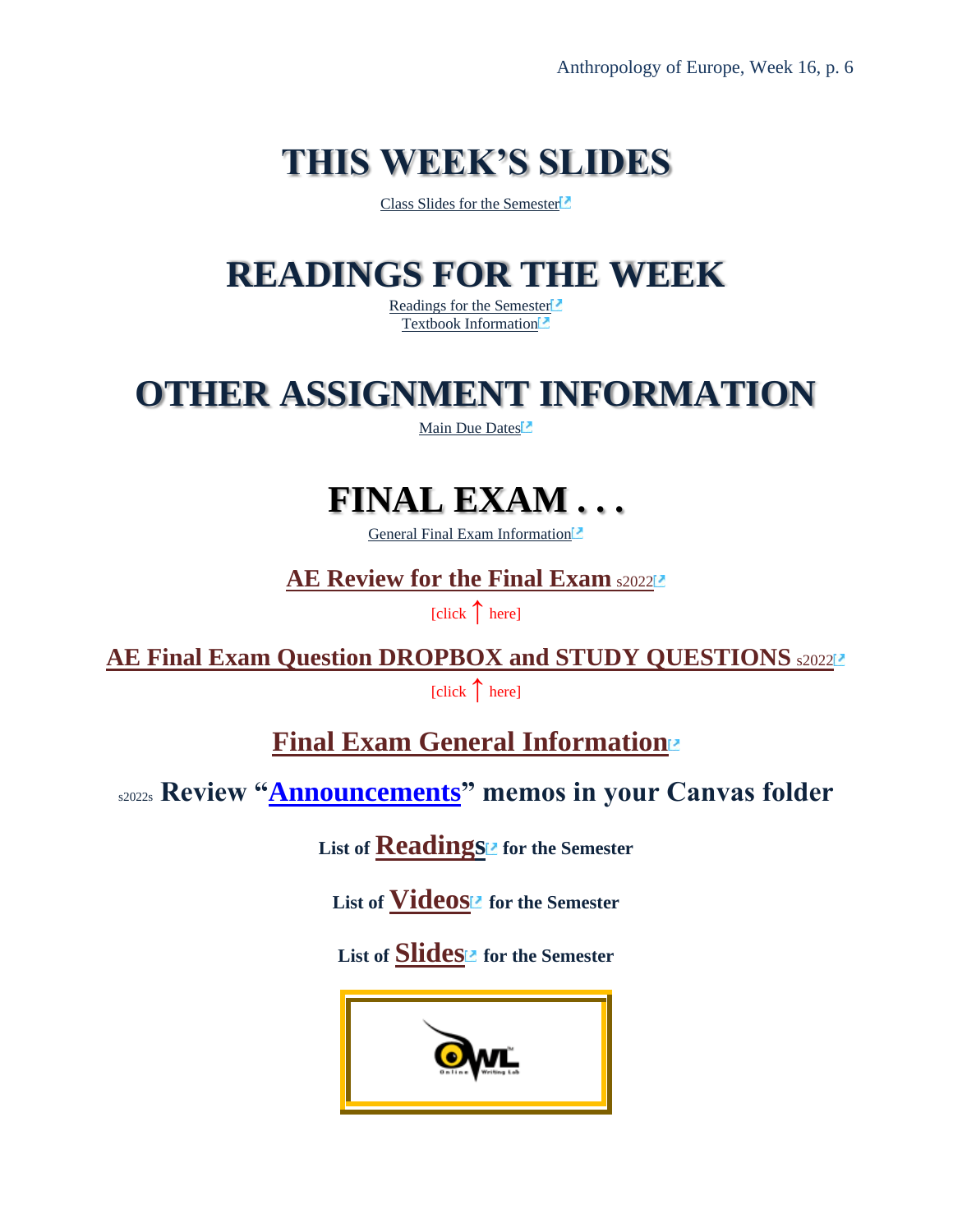Anthropology of Europe, Week 16, p. 7

**[Writing Essays for Exams](https://owl.purdue.edu/owl/general_writing/common_writing_assignments/essays_for_exams.html)**

### **PROJECT INFORMATION . . .**

[Basic Project Information](https://www.d.umn.edu/cla/faculty/troufs/anth3635/ceproject.html#title) [Main Due Dates](https://www.d.umn.edu/cla/faculty/troufs/anth3635/cedue-dates.html#title)<sup>7</sup>

### (optional) **FOR FUN TRIVIA . . .**

### <span id="page-6-0"></span>**DUE: [DISCUSSION WEEK 15 . . .](#page-6-0)**

**DUE: My Favorite Understanding Global Cultures . . . And My Least Favorite. . . .**

### **OTHER (optional) . . .**

REM: **Course Survey** (from IT)



(optional) **Study Abroad? Explore the World? Do it. . . .**